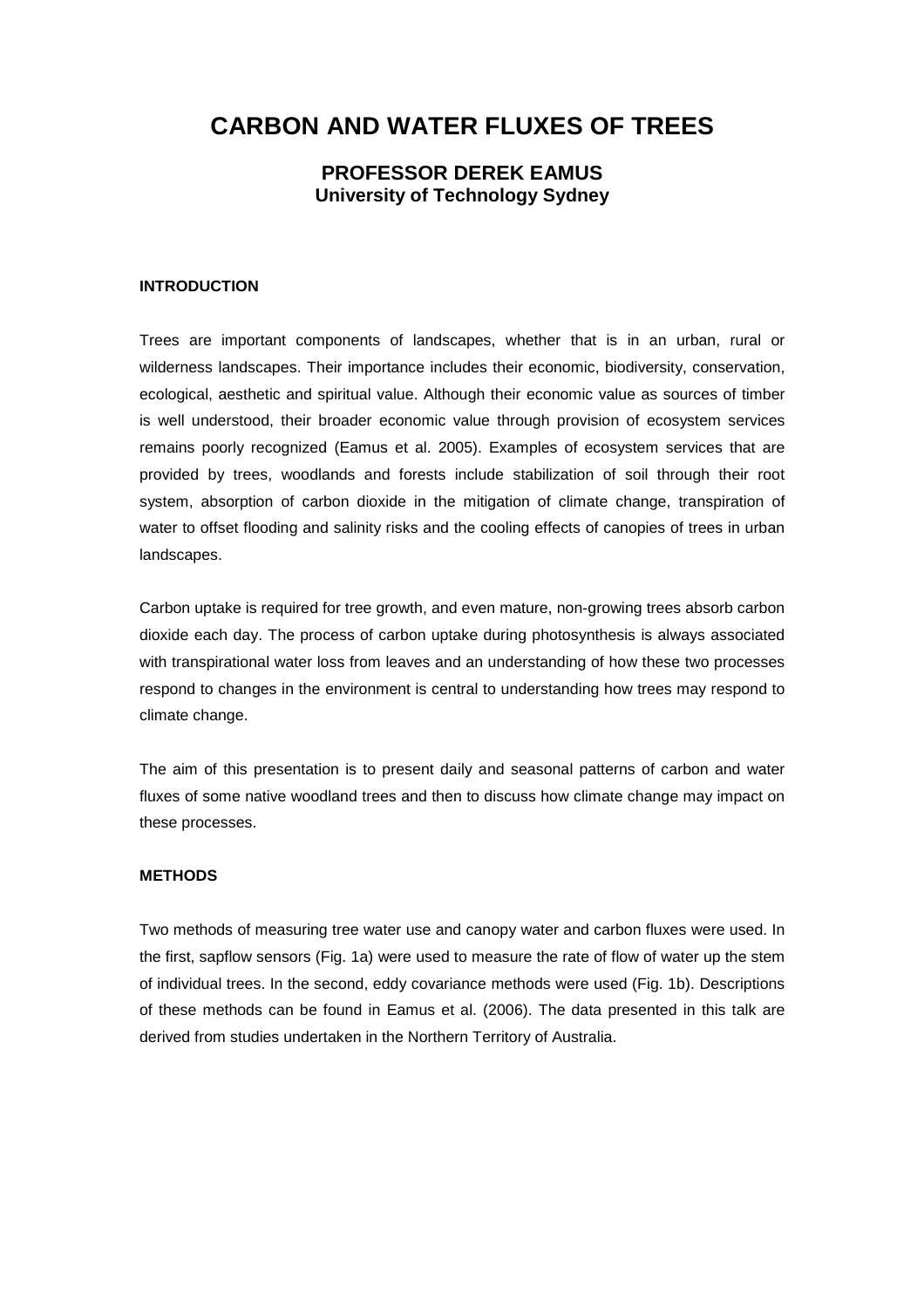

**Figure 1** (a) Sapflow sensors measure the velocity of a heat pulse moving up the stem of trees. Eddy covariance towers have equipment to measure wind speed, wind direction, water vapour concentration and  $CO<sub>2</sub>$  concentration above canopies. From these measurements the flux of C to the canopy and water from the canopy can be calculated.

#### **RESULTS AND DISCUSSION**

Rainfall in the NT is highly seasonal, with a pronounced wet season (November to March inclusive) when 90% of annual rainfall occurs (Fig. 2). In contrast, the daily potential rate of evaporation is relatively constant, varying between about 5 and 7.5 mm per day (Fig. 2). Because of the seasonality of rainfall, soil moisture content in the upper soil profile remains high in the wet season but declines in the dry season (Fig. 3). The cause of this decline is uptake of water by tree roots, surface evaporation and deep drainage which occurs early in the dry season.





**Figure 2** Rainfall is highly seasonal in the NT but evaporation rates are comparatively more stable. Data from Hutley et al. (2000).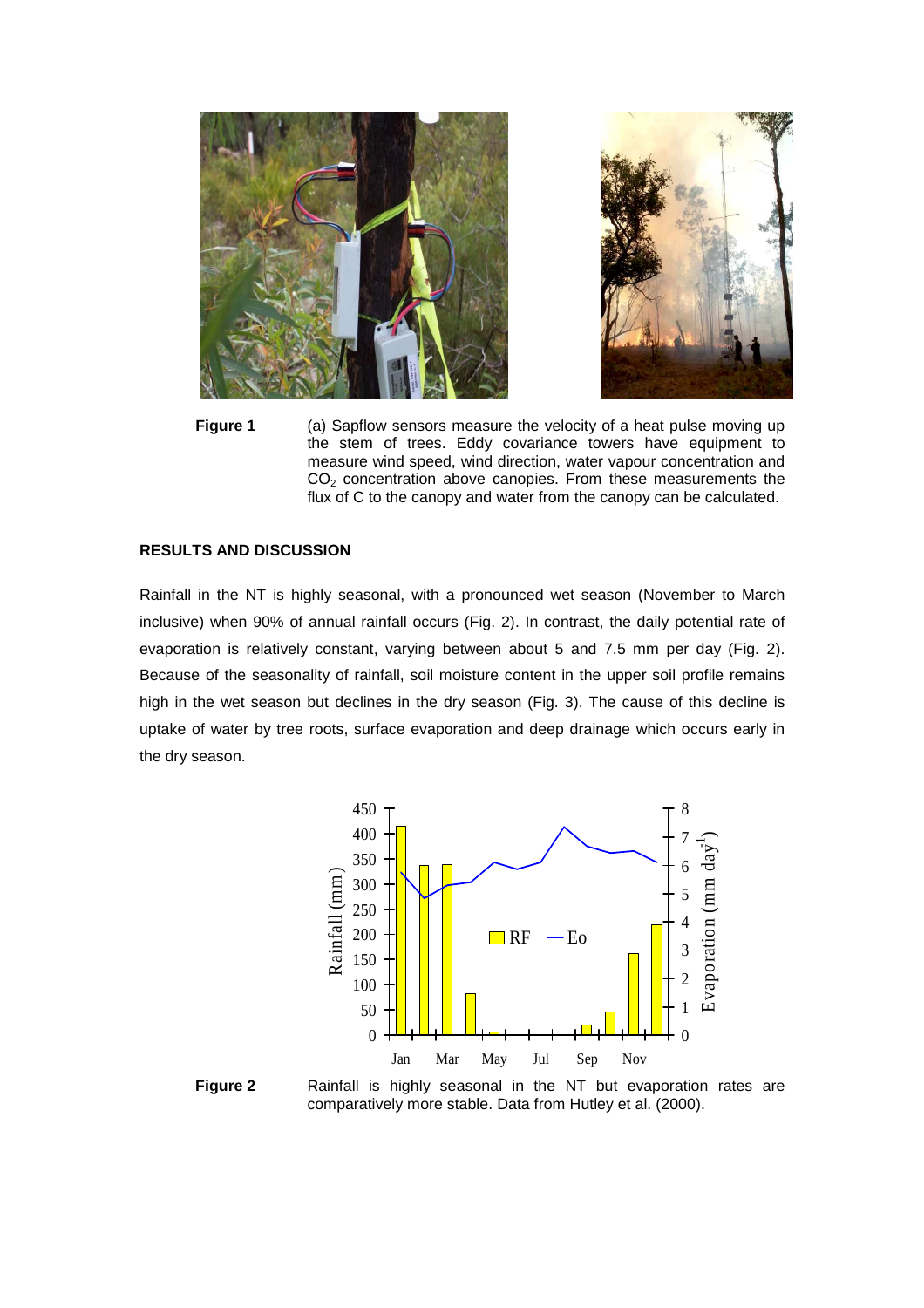

**Figure 3** Soil moisture in the top 50 cm is high during the wet season but declines during the dry season because of uptake by trees, and also because of evaporation from the upper soil profile and also because of a percolation of water downwards due to gravity. Data from Kelly (2005).

The decline in soil moisture content of the upper 50 cm of soil, where most of the roots are located, is reflected in the change in pre-dawn leaf water potential (Fig. 4). Declines in predawn water potential (moving away from zero to a more negative value) are indicative of declining soil water availability and reveal the development of increasing levels of water stress in the leaves as the dry season progresses.

It is interesting to compare the behaviour of two contrasting ecosystems, a eucalypt open forest (EOF) and a monsoon forest (MSF) in their response to the cessation of rains that occurs at the end of the wet season (Fig. 4). The decline in water potential of the eucalypt forest is much larger than that of the MSF because the MSF is found at low points in the landscape where surface and sub-surface run-on of water keeps the soil wet all year. This difference in behaviour is also reflected in the difference in response of the leaf area index of the two ecosystems (Fig. 5). Leaf area index is a measure of how much leaf is present in the canopy and it varies seasonally. As soil moisture content declines for long periods (weeks and months) leaf fall occurs and the leaf index of the canopy falls significantly in the eucalypt canopy.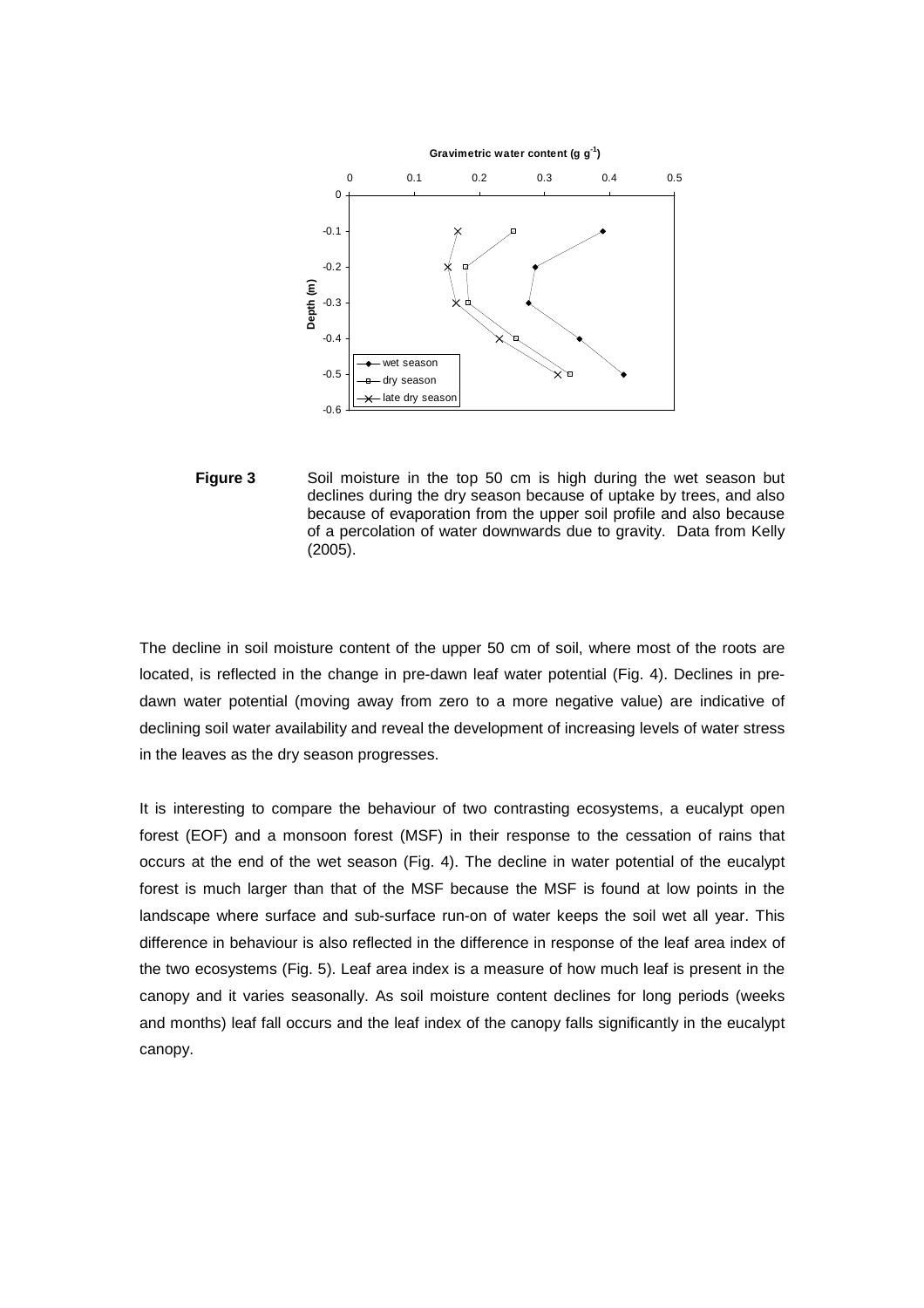

**Figure 4** As the soil moisture content of the upper soil profile declines, predawn leaf water potential declines from a maximum value observed in the wet season to a minimum value observed at the end of the dry season. Two ecosystems, a eucalypt open forest (EOF) and a monsoon forest (MSF) are compared in this figure. The decline in the eucalypt forest is much larger than that of the MSF because the MSF is found at low points in the landscape where surface run-on of water keeps the soil wet all year. Data from Kelley et al. (2007).



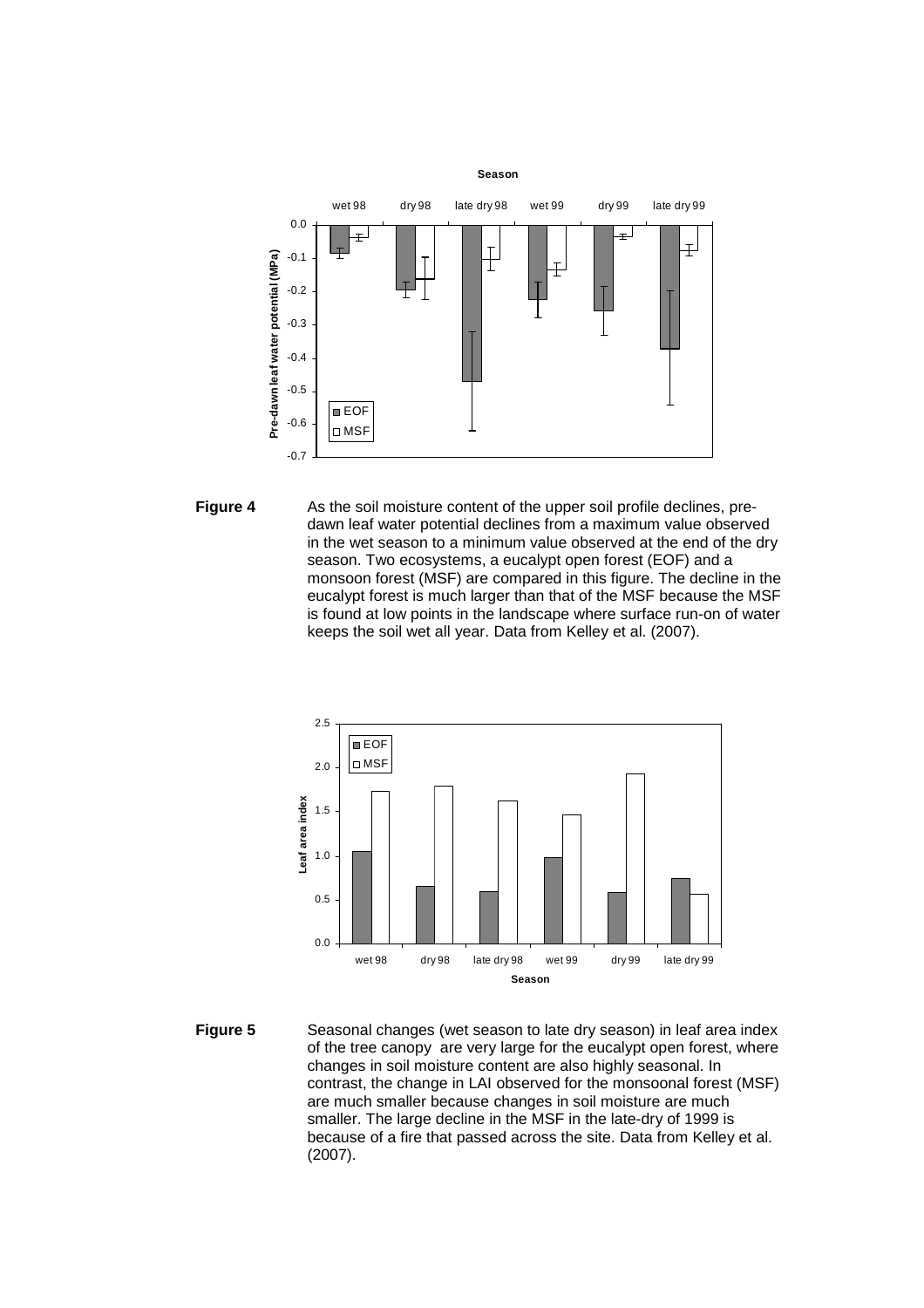The two dominant species growing in the northern savannas around Darwin in the NT are Eucalyptus tetrodonta and E. miniata. These two species are evergreen and transpire all year. In some years, such as 1998, transpiration rates may be reduced in the dry season, but most often, there is no decline in transpiration observed between the wet season and dry season, as observed in 1999 (Fig. 6). This lack of seasonality in water use in the dry season has been observed across many years and is counter-intuitive. It occurs because of the ability of these evergreen trees to extract water from deep stores in the soil. These species extract water from up to 8 m depth. Despite the evergreen trees showing a reasonably constant rate of transpiration between the wet and dry seasons, (averaged over many years) there is a highly consistent and large decline in the rate of carbon uptake by savannas in the dry season (Fig. 7). This is the result of three factors. First, the annual C4 grasses that have a very high leaf area index in the wet season, die in the first month of the dry season and stop fixing carbon. Second, the deciduous trees lose their leaves in the first month of the dry season. Consequently, the amount of green leaf that is fixing carbon in the dry season is much less than that seen in the wet season. Finally, as the dry season progresses, the soil moisture content declines and there is some closure of stomata even in the evergreen trees. This further reduces the ability of the savanna ecosystem to fix carbon, as shown in Fig. 7.



**Figure 6** The dominant evergreens in the northern savannas of the NT of Australia are E. miniata and E. tetrodonta. In some years (for example 1998) they may show a reduced rate of transpiration in the dry season, but in most years they do not show such a decline (for example 1999).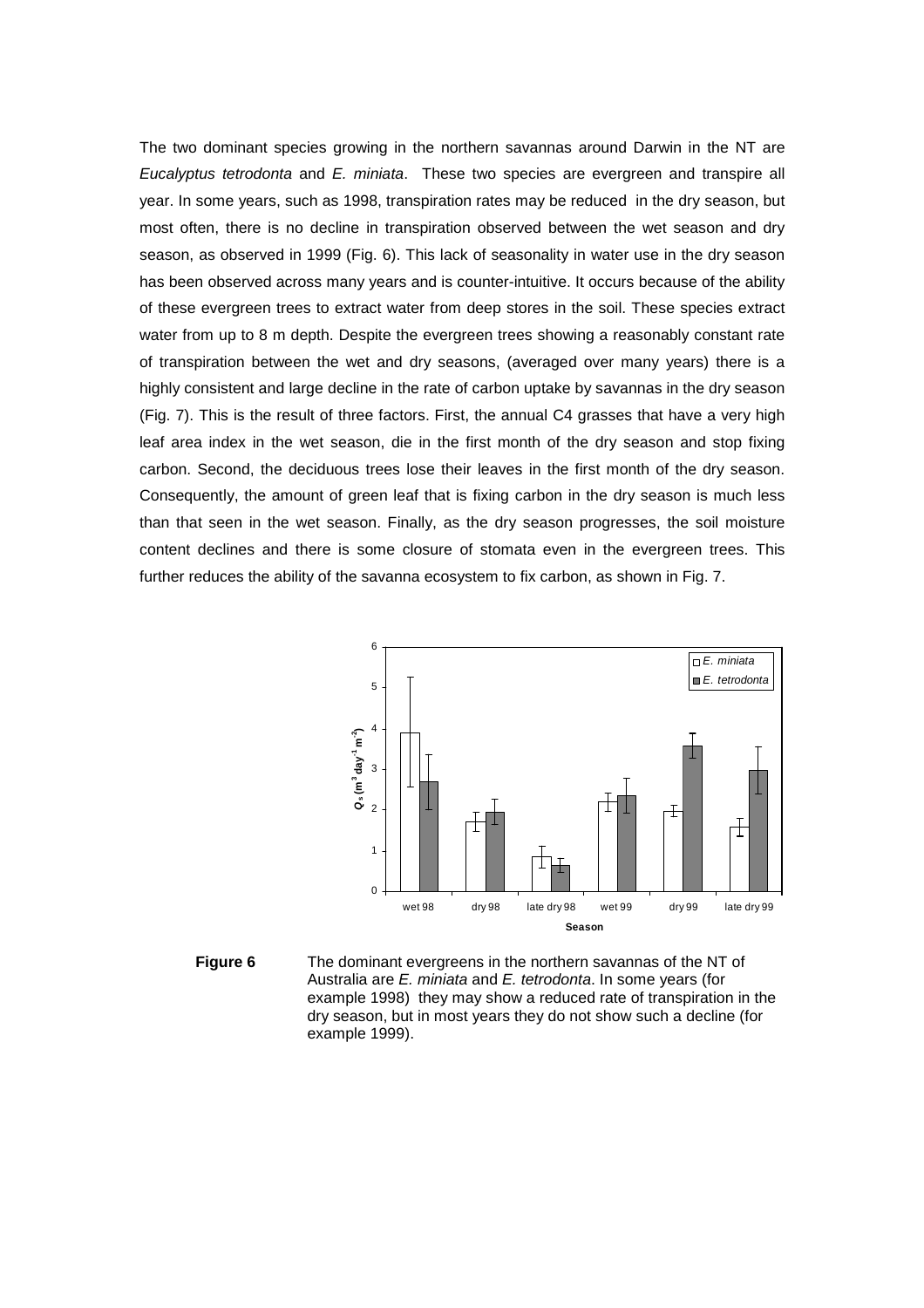

**Figure 7** Canopy-scale fluxes of carbon to savannas shows a strong diurnal and seasonal pattern. Photosynthesis is largest in the morning when temperatures are not too high and evaporative demands not too large. They are also largest in the wet season (March) and smallest in the dry season (July and September) when soil moisture is low and the annual grasses have died and the deciduous trees have lost their leaves. Data from Eamus et al (2001)**.**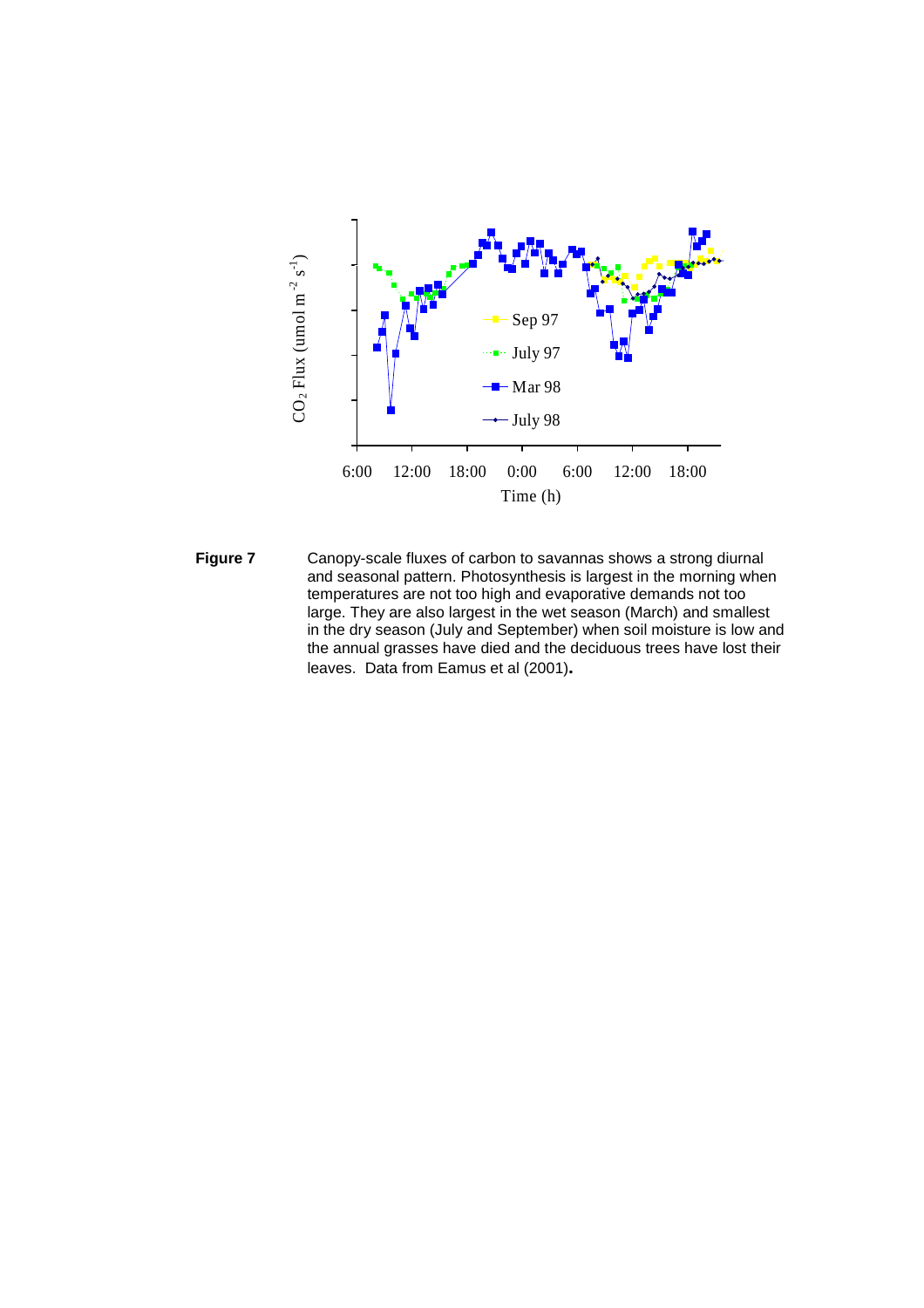

**Figure 8** A schematic of the mechanisms linking reduced soil or atmospheric water content with reduced stomatal aperture and conductance (Gs).